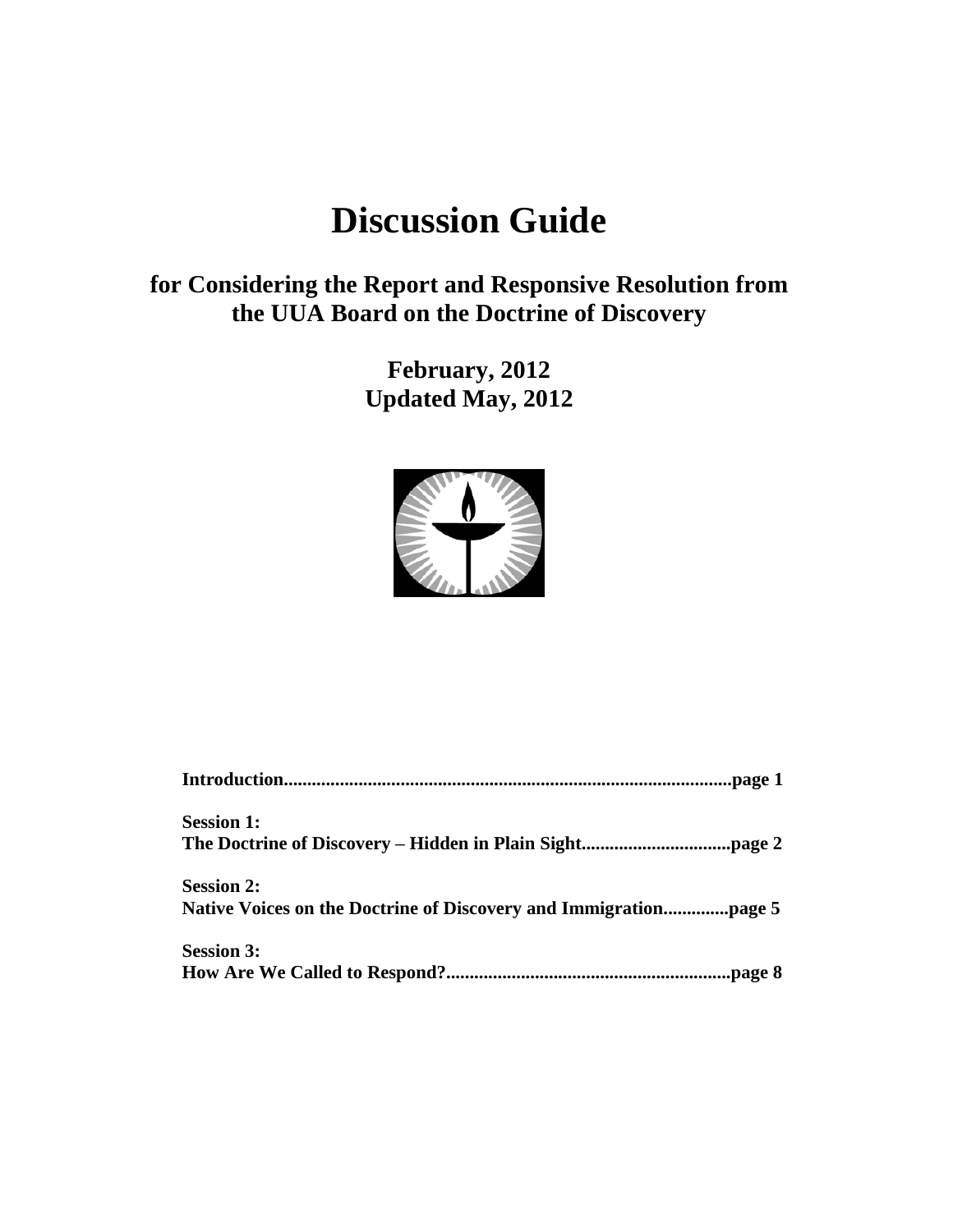# **Introduction**

Human beings tell stories to make sense of the world. With our stories we construct identity, an idea of who we are and what we stand for. As our experiences accumulate, so do our stories change; we examine, deconstruct, and reconstruct our narratives. But sometimes we encounter information so different from what we embrace as right and true that we have difficulty hearing it.

The Doctrine of Discovery—the legal justification for the colonization of the Americas and the subordination of aboriginal people—is a narrative unfamiliar to many, both in the United States and elsewhere in the Americas. Yet the Doctrine is so deeply embedded in American and Western culture that it hides in plain sight. And though it is hard to hear that a policy of manifest destiny and Christian and white supremacy has determined United States history and development, we must strive to listen, because the Doctrine of Discovery is key to understanding and reconstructing many of today's public debates, particularly debates about immigration.

The UUA Board of Trustees, at the request of our immigration justice partner organizations in Arizona, requests that Unitarian Universalists not only acknowledge the Doctrine of Discovery, but engage with a different narrative about our nation's history and system of laws. The Board asks that we hear—truly listen to, and integrate—a narrative told by people on the margins of dominant United States culture. The Board calls us to open our minds, hearts, and spirits to the implications and the potential of a new, truer story of how this continent was settled and our nation formed.

This discussion guide helps organize conversations to grapple with the Doctrine of Discovery and the UUA Board Report and Resolution. Three one-hour sessions define the issue, contextualize it with native voices, and guide a plan of action. In short, the sessions ask: What? So what? and Now what? Session 1 can stand alone. Participants read the Board report, blog posts, and short essays, and watch video presentations that offer a new window into what is commonly perceived as an "immigration problem." Discussion and journaling questions, which can be used independently of this program, invite Unitarian Universalists to shape new cultural, civic, and religious identity stories that include and embrace the perspectives of those who have been marginalized.

Because of the sensitivity of the topics, discussions should be led by a skilled facilitator who can create safe space for different points of view and life experiences.

#### **Acknowledgement**

The chalice lightings come from the International Council of Unitarians and Universalists (ICUU) [Global Chalice Lighting](http://www.icuu.net/) archive. Each month, ICUU publishes a chalice lighting from a member organization, for congregations around the world to use in worship.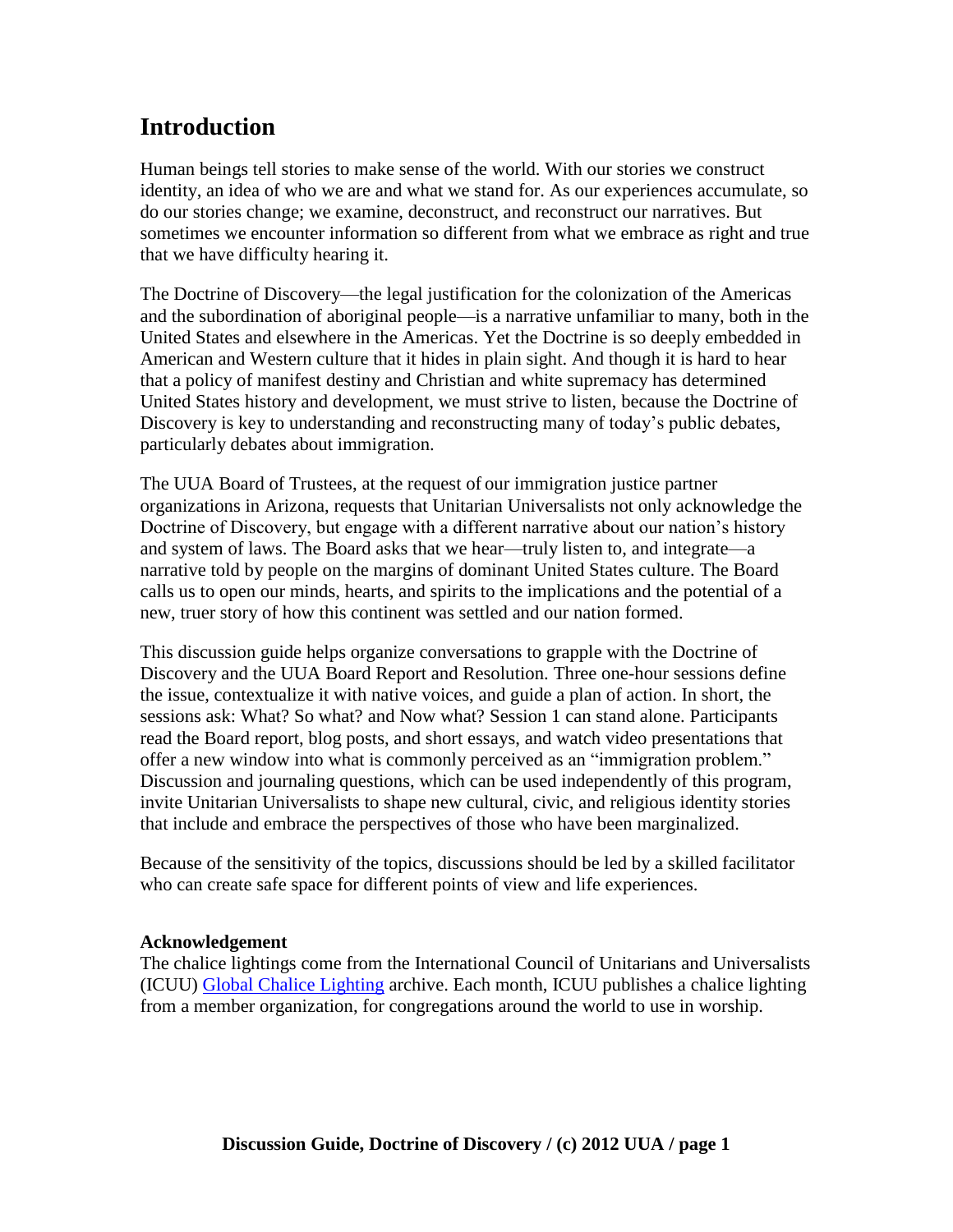## **Session 1: The Doctrine of Discovery – Hidden in Plain Sight**

#### **Learning Objectives**

Participants will:

- Gain knowledge of the Doctrine of Discovery
- Reflect on the Report and Responsive Resolution from the Board on the Doctrine [of Discovery](http://www.uua.org/documents/boardtrustees/rrmc/120109_motion.pdf)
- Consider ways the Doctrine of Discovery narrative conflicts with the dominant historical narrative
- Consider and discuss the theological grounding the Board report provides for the proposed responsive resolution
- Reflect on how and why our Unitarian Universalist faith calls us to action.

#### **Materials**

- Chalice, candle, and matches, or LED/battery-operated candle
- Newsprint, markers, and tape
- [From Your Minister, November 2011,](http://www.questformeaning.org/page/reflecting/from-your-minister) a reflection written by Rev. Meg Riley, and published on the Church of the Larger Fellowship's Quest for Meaning website. There is also a [recording](http://uucyf.org/clfuunet/podcasts/11_11/From.mp3) of Rev. Riley reading this sermon, about seven minutes long.
- [Report and Responsive Resolution from the Board on the Doctrine of Discovery](http://www.uua.org/documents/boardtrustees/rrmc/120109_motion.pdf)
- Optional: The Doctrine of Discovery- The True Story of the Colonization of the [United States of America \(14:27\).](http://www.uua.org/ga/2012/199814.shtml) There is also a script for the video.
- Optional: A computer with Internet access and/or audio speakers and a projector, for broadcasting Rev. Riley's sermon and/or screening The Doctrine of Discovery video

#### **Preparation**

- Read/preview readings and audio/visual resources for this session. Decide which materials you will use. If you choose to include The Doctrine of Discovery video, adjust discussion times accordingly.
- Copy Rev. Riley's reflection for all participants. If you plan to share the audio of Rev. Riley's reflection or The Doctrine of Discovery video, test your equipment.
- Print the Report and Responsive Resolution from the Board on the Doctrine of Discovery and copy for all participants.
- Write these questions on newsprint, and set aside. (You may wish to keep these to use again in Session 2.)
	- o How does the narrative of the Doctrine of Discovery change your understanding of your country? How does it change your own family story?
	- o How do your personal theology and your Unitarian Universalist faith guide your response to the narrative of the Doctrine of Discovery?
- Prepare a centering table with chalice.

#### **Description**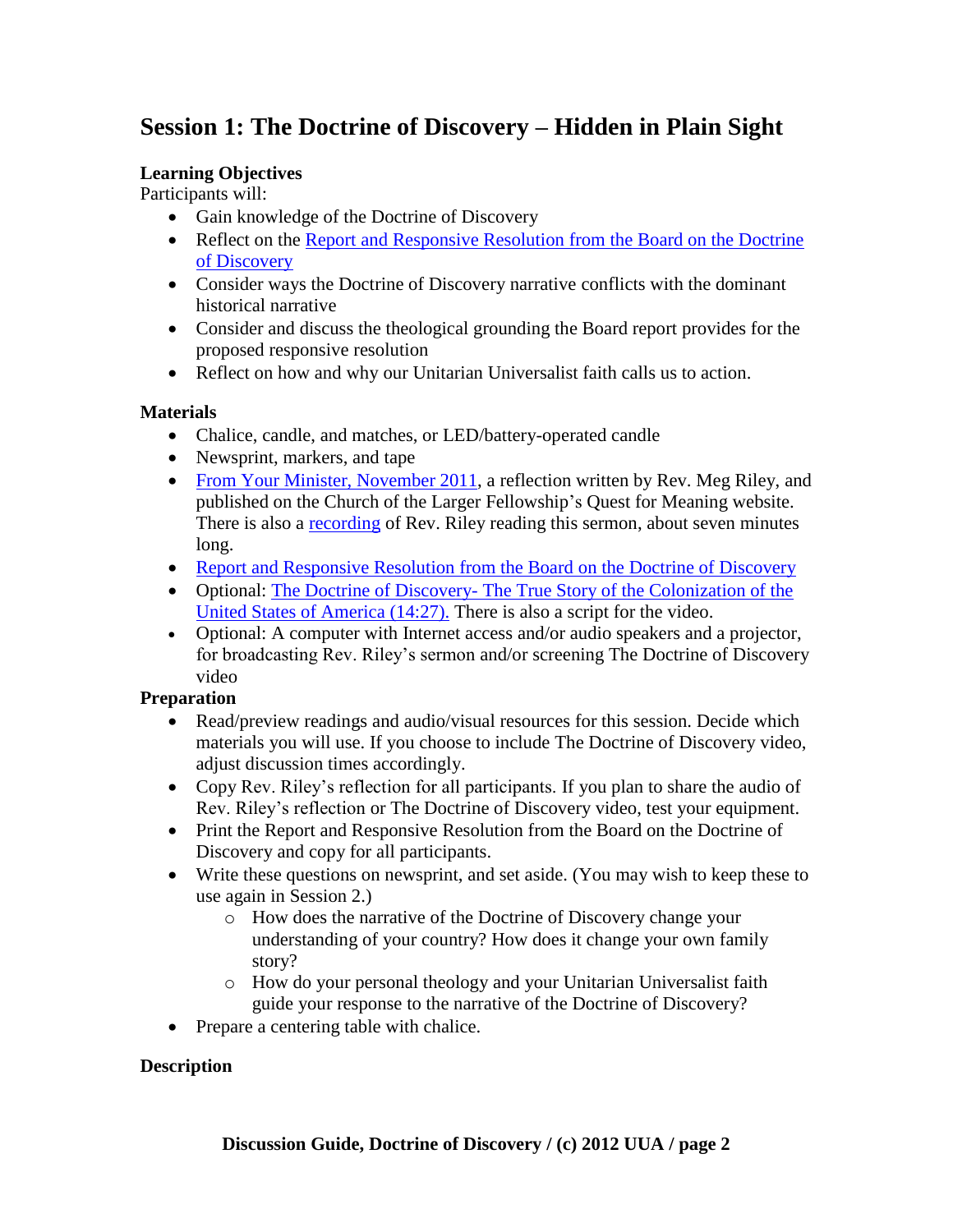Light the chalice, sharing these words by Mark Allstrom, the Global Chalice Lighting for January 2012, submitted to the ICUU by the Australian and New Zealand Unitarian Universalist Association:

*A golden thread binds us to all that has been and will ever be. Here the tender soul yearns. Here the greatest dreams are sighted. Here the sacred flame burns.*

Welcome participants and thank them for gathering to reflect together on the Doctrine of Discovery, honoring the request of the UUA Board of Trustees and our immigration justice partners in Arizona. Invite the group to begin by naming history they have been taught or have learned about our country, especially in regard to native people. Post blank newsprint and record everyone's contributions. Encourage participants to recall television and movie presentations, classes in school, and public speeches at civic occasions. Brainstorm for about five minutes.

Now, post a new sheet of newsprint. Ask participants to suggest adjectives or phrases to describe the overarching ideals of the United States. Record their contributions. Allow five minutes for this brainstorm.

Distribute Rev. Meg Riley's November 2011 reflection. Invite participants to read it (and listen to it, if you will play the audio clip). Tell them it begins with the story about Thanksgiving she learned as a child. While participants read/listen, post a sheet of newsprint and write:

- Papal decree, or bull
- Discovery
- Doctrine of Discovery
- 1823 U.S. Supreme Court

Invite comments and observations about Rev. Riley's reflection. Ask, "How does Rev. Riley wrestle with a difficult story, while still holding gratitude and joy in living?" Allow 15 minutes for reading and shared responses.

If you have decided to do so, show The Doctrine of Discovery video and invite responses.

Distribute the Report and Responsive Resolution from the Board on the Doctrine of Discovery. Give participants a few minutes to read it. Then, lead a discussion, using these questions:

- What surprised you about the history in this report?
- Is some of this history familiar to you? How does it fit with and how does it contradict history as you have previously understood it?
- What connection do you find between the Doctrine of Discovery and immigration justice?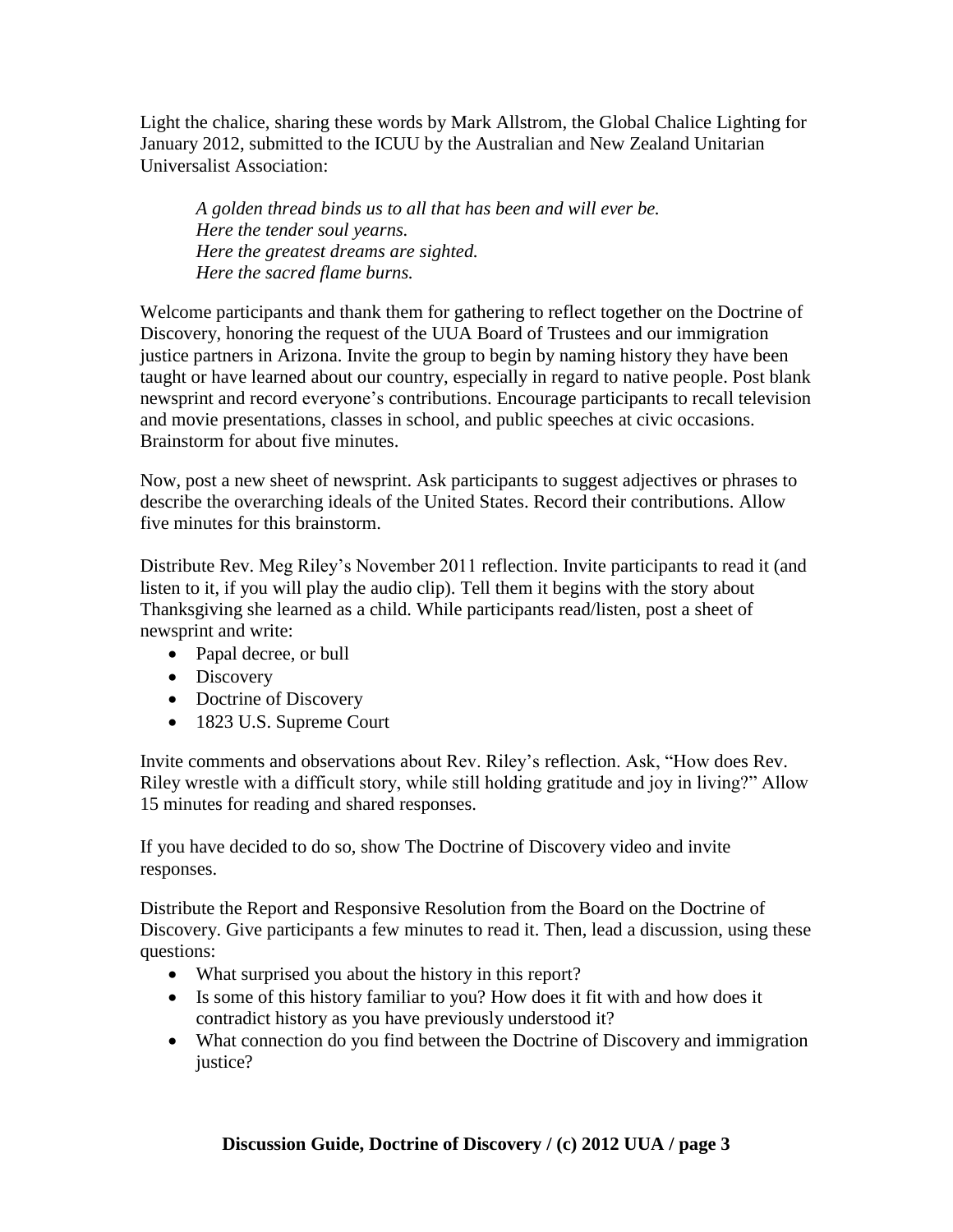Allow about 15 minutes for this discussion. Then, invite participants to turn their attention to the "theologies" part of the report. Remind participants that theology is inquiry into religious questions, and the application of a system of religious precepts, such as the Unitarian Universalist Principles, to daily life.

Point out that the report lists three affirmations from our Unitarian Universalist Principles as the grounding for the responsive resolution: the work for equality and justice named in our second Principle, the search for truth named in our fourth Principle, and the respect for the interdependent web of existence named in our seventh Principle. Ask:

- How and why do those theological stances call us to repudiate the Doctrine of Discovery? How and why do they call for the implementation of the United Nations Declaration on the Rights of Indigenous People?
- Are there other parts of our Unitarian Universalist tradition, Principles, or values that pertain to this situation?
- What aspects of your personal theology guide your response to the narrative of the Doctrine of Discovery?

Allow 15 minutes for this part of the discussion.

Post the newsprint with these two questions for follow-up journaling:

- How does the narrative of the Doctrine of Discovery change your understanding of your country? How does it change your own family story?
- How do your personal theology and your Unitarian Universalist faith guide your response to the narrative of the Doctrine of Discovery?

You may wish to send the journaling questions to participants electronically and/or publish them in your newsletter with links to the readings.

Extinguish the chalice and share these words of Rev. Wayne B. Arnason, from Reading 698 in *Singing the Living Tradition*:

*Take courage friends. The way is often hard, the path is never clear, and the stakes are very high. Take courage. For deep down, there is another truth: you are not alone.*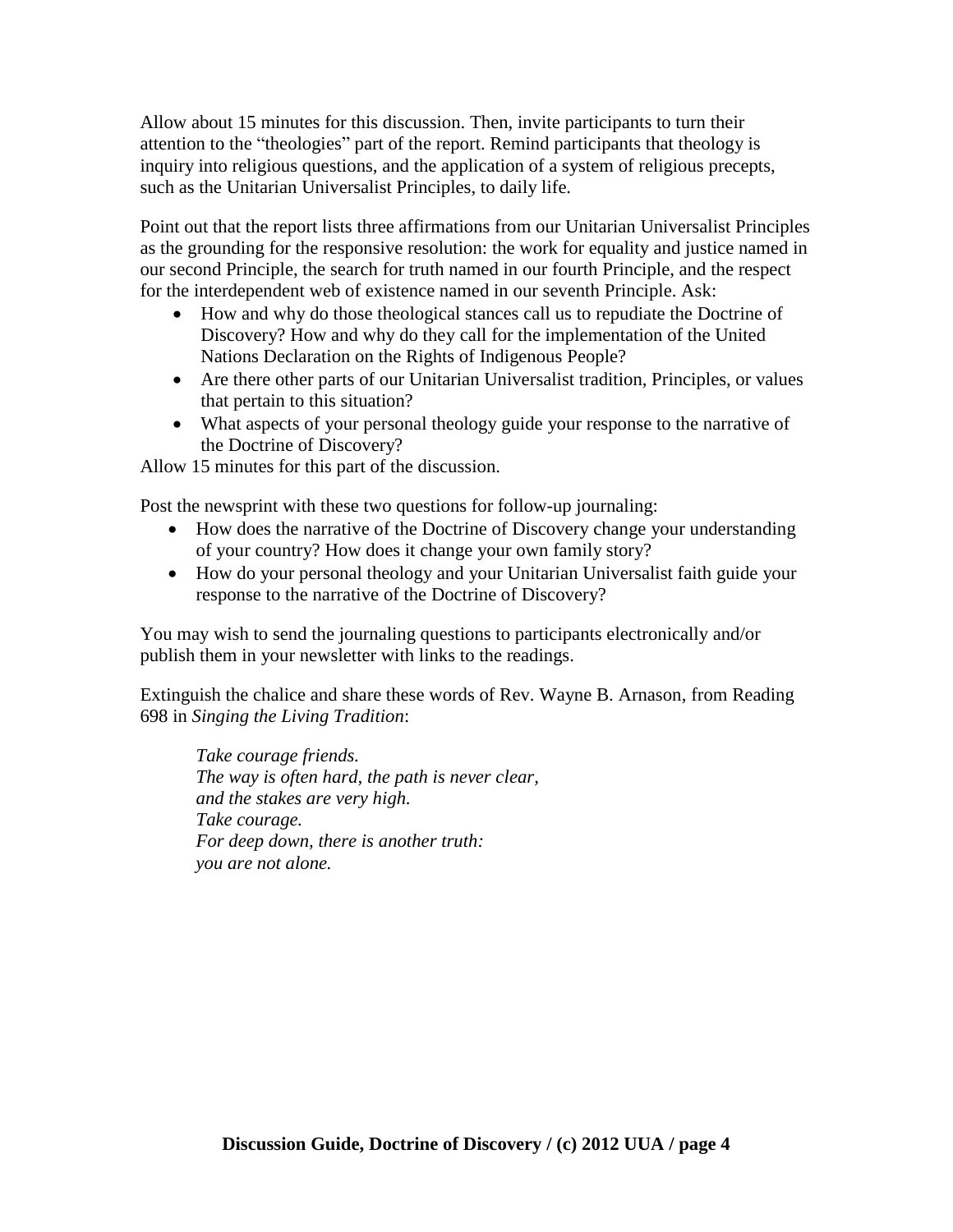## **Session 2: Native Voices on the Doctrine of Discovery and Immigration**

#### **Learning Objectives**

Participants will:

- Gain knowledge of the Doctrine of Discovery
- Respond to Rev. Colin Bossen's experience learning about the Doctrine of Discovery, and reflect on their own experiences learning about it
- View and respond to films produced by Tonatierra
- Read Oren Lyon's open letter to Unitarian Universalists and consider his call to action
- Reflect on how and why our Unitarian Universalist faith calls us to action.

#### **Materials**

- Chalice, candle, and matches, or LED/battery-operated candle
- Newsprint, markers, and tape
- A computer with Internet access, a digital projector or a large monitor, and [videos](http://tonatierra.org/videos/) produced by Tonatierra, Nahuacalli Embassy of Indigenous Peoples:
	- o [Tupac Enrique –](http://tonatierra.org/videos/)  $SB170(6:34)$
	- o [Wakeup Call from the Nightmare of Manifest Destiny](http://tonatierra.org/videos/) (3:31)
- "Immigration and Indigenous Theology," a reflection by Rev. Colin Bossen posted in the UUA immigration justice resource collection, Cooking Together: Recipes for Immigration Justice Work
- Open Letter [from Oren Lyons,](http://www.uua.org/documents/lyonsoren/1201_uua_ltr.pdf) Faith Keeper, Turtle Clan of the Onondaga Nation, January 2012
- [Report and Responsive Resolution from the Board on the Doctrine of Discovery](http://www.uua.org/documents/boardtrustees/rrmc/120109_motion.pdf)

#### **Preparation**

- Read/preview the documents and videos for this session.
- Write on newsprint, and post (or use the newsprint saved from Session 1):
	- o How does the narrative of the Doctrine of Discovery change your understanding of your country? How does it change your family story?
	- o How do your personal theology and your Unitarian Universalist faith guide your response to the narrative of the Doctrine of Discovery?
- Print Rev. Colin Bossen's reflection "Immigration and Indigenous Theology," the Report and Responsive Resolution from the Board on the Doctrine of Discovery, and the open letter from Oren Lyons. Copy for all participants.
- Test equipment and queue the videos.
- Write these questions on newsprint, and set aside. (You may wish to keep these to use again in Session 3.)
	- o What new information did you learn about the Doctrine of Discovery and its relationship to current immigration law?
	- o What puzzles you or makes you uncomfortable?
	- o How does the Doctrine of Discovery pose a religious or theological issue, as well as an historical, legal, and political one?
- Prepare a centering table with chalice.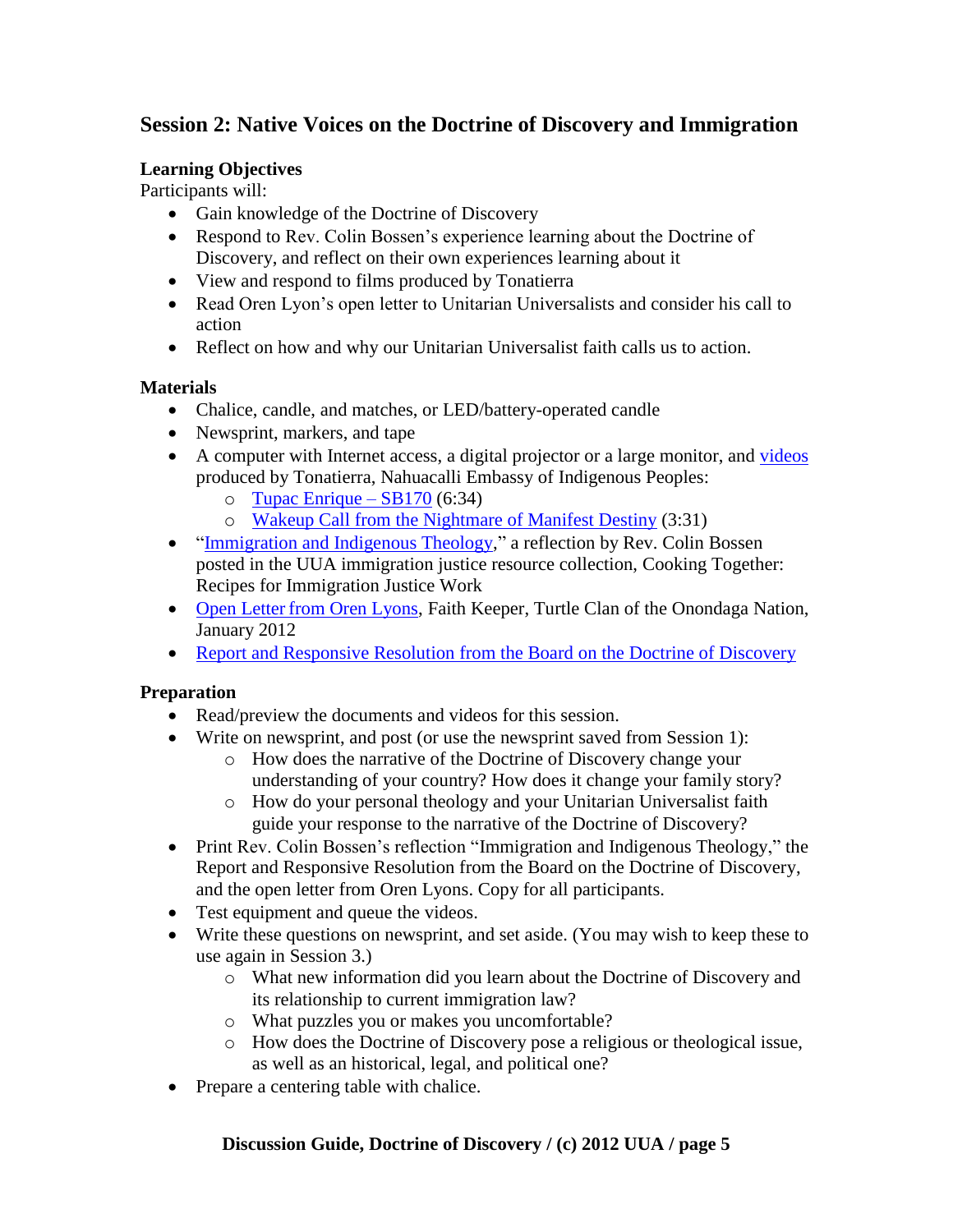#### **Description**

Light the chalice, sharing these words by Rita Nakashima Brock and Rebecca Ann Parker, the Global Chalice Lighting for August 2011, submitted to the ICUU by the Unitarian Universalist Association of Congregations:

*What words tell the truth? What balms heal? What proverbs kindle the fires and passion of joy? What spirituality stirs the hunger for justice? We seek answers to these questions—not only for ourselves, but for our communities and our society. What are the ways of being with one another that enable life to flourish, rich with meaning? When violence has fractured communities, isolated people, and broken hearts, how can life be repaired? We ask these questions not to arrive at final answers, but because asking them is fundamental to living.* 

Welcome participants and thank them for gathering to reflect together on the Doctrine of Discovery, honoring the request of the UUA Board of Trustees and our immigration justice partners in Arizona. Explain that this discussion will focus on a call from Tonatierra, which is the Nahuacalli Embassy of Indigenous Peoples, and a call from Oren Lyons, a spiritual elder of the Onondaga Nation who has been working with Unitarian Universalists on a resolution to repudiate the Doctrine of Discovery.

Remind people of the major points of the Session 1 discussion. Call attention to the posted journaling/reflection questions that were offered at end of the previous session. Invite participants, one at a time, to share anything they wish from their reflections on the Doctrine of Discovery since the group's last meeting. Allow ten minutes for sharing.

Distribute Rev. Colin Bossen's reflection, "Immigration and Indigenous Theology," and invite participants to read it. While participants read, post blank newsprint. Then, lead a discussion, using these questions:

- Why would a legal system grounded in the Doctrine of Discovery produce laws like SB1070 and men like Sheriff Arpaio?
- Rev. Bossen quotes Tupac Enrique, saying "the purpose of SB1070 was to consolidate the perceptions of some white Americans around the idea of an America that is white in a continent that belongs to them." How is the perception of an America that is white in a continent belonging to white people manifested in our culture, our history, our politics, and our institutions?
- Tupac Enrique questions the entire framework of laws that rest on the Doctrine of Discovery. He states that colonization is illegal. What impact would it have on the United States' laws and culture if there was broad repudiation of the Doctrine of Discovery?

Record comments, observations, and insights on newsprint. Allow 20 minutes for reading and follow-up discussion conversation.

Introduce the videos from Tonatierra, the Nahuacalli Embassy of Indigenous Peoples. Explain that the person speaking in both videos is Tupac Enrique. Show both videos, pausing after each for comments and observations. Ask: "What new pieces of information does Tupac Enrique provide to help us understand the Doctrine of Discovery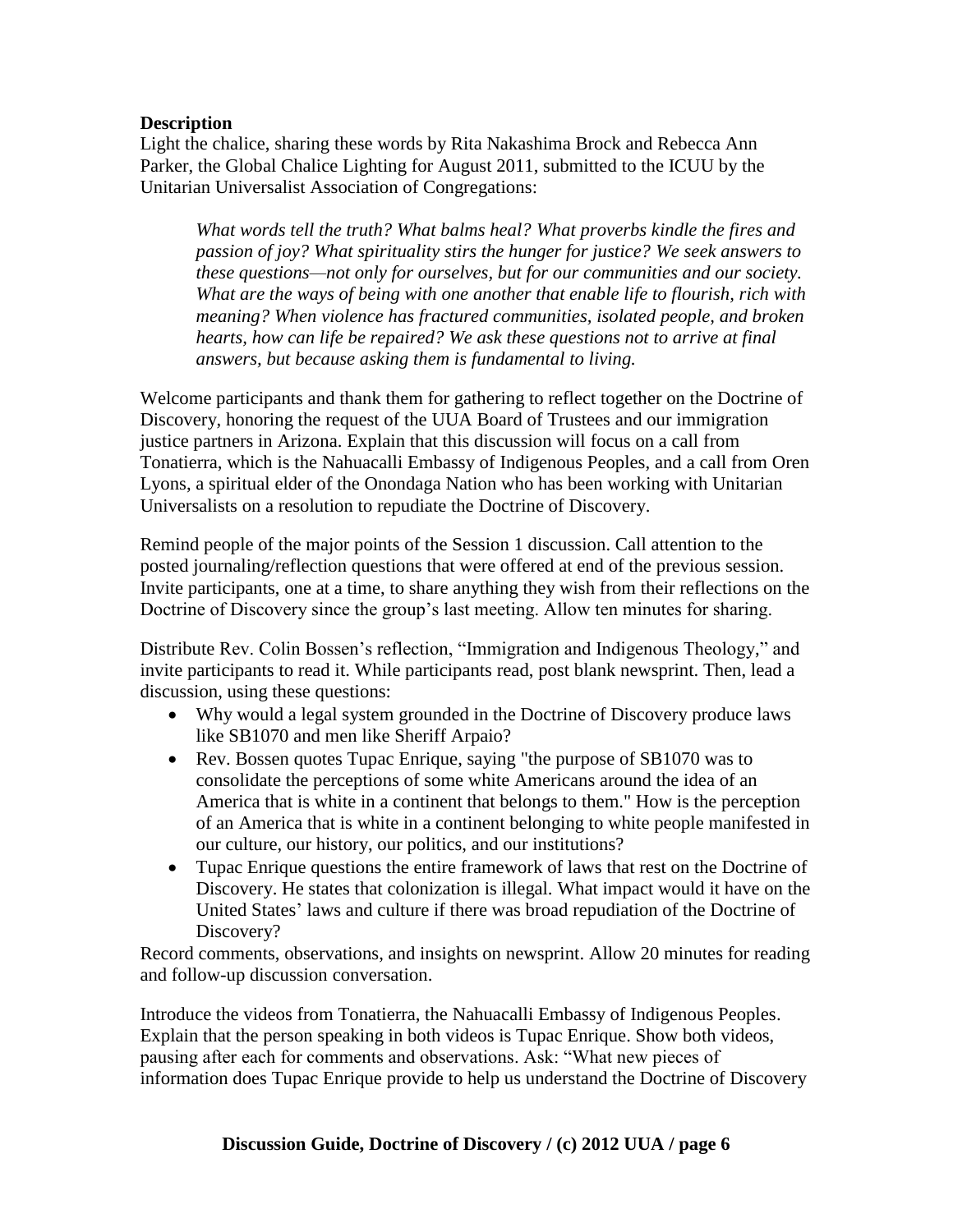and its relationship to current immigration law?" Allow 15 minutes for viewing and discussing the videos.

Distribute the open letter from Oren Lyons and invite participants to read it. If participants do not have copies of the Report and Responsive Resolution from the Board on the Doctrine of Discovery, provide these as well. Lead a discussion with these questions:

- Given his statement about the universal laws of nature prevailing over the laws of men, what response might Oren Lyons offer to the statement that those who are in the United States without papers are "illegal?"
- What insight does this letter provide into why the trustees of the Unitarian Universalist Association have asked the General Assembly to adopt a resolution repudiating the Doctrine of Discovery?
- How does the Doctrine of Discovery pose a religious or theological issue, as well as an historical, legal, and political one?

Allow ten minutes for reading and discussion of the letter.

Post the newsprint with these questions for follow-up journaling:

- What new information did you learn about the Doctrine of Discovery and its relationship to current immigration law?
- What puzzles you or makes you uncomfortable?
- How does the Doctrine of Discovery pose a religious or theological issue, as well as an historical, legal, and political one?

You may wish to send the journaling questions to participants electronically and/or publish them in your newsletter with links to the readings.

Extinguish the chalice and share these words from Talmud:

*Do not be daunted by the enormity of the world's grief. Walk humbly, now. Do justly, now. Love mercy, now. You are not obligated to complete the work, but neither are you free to abandon it.*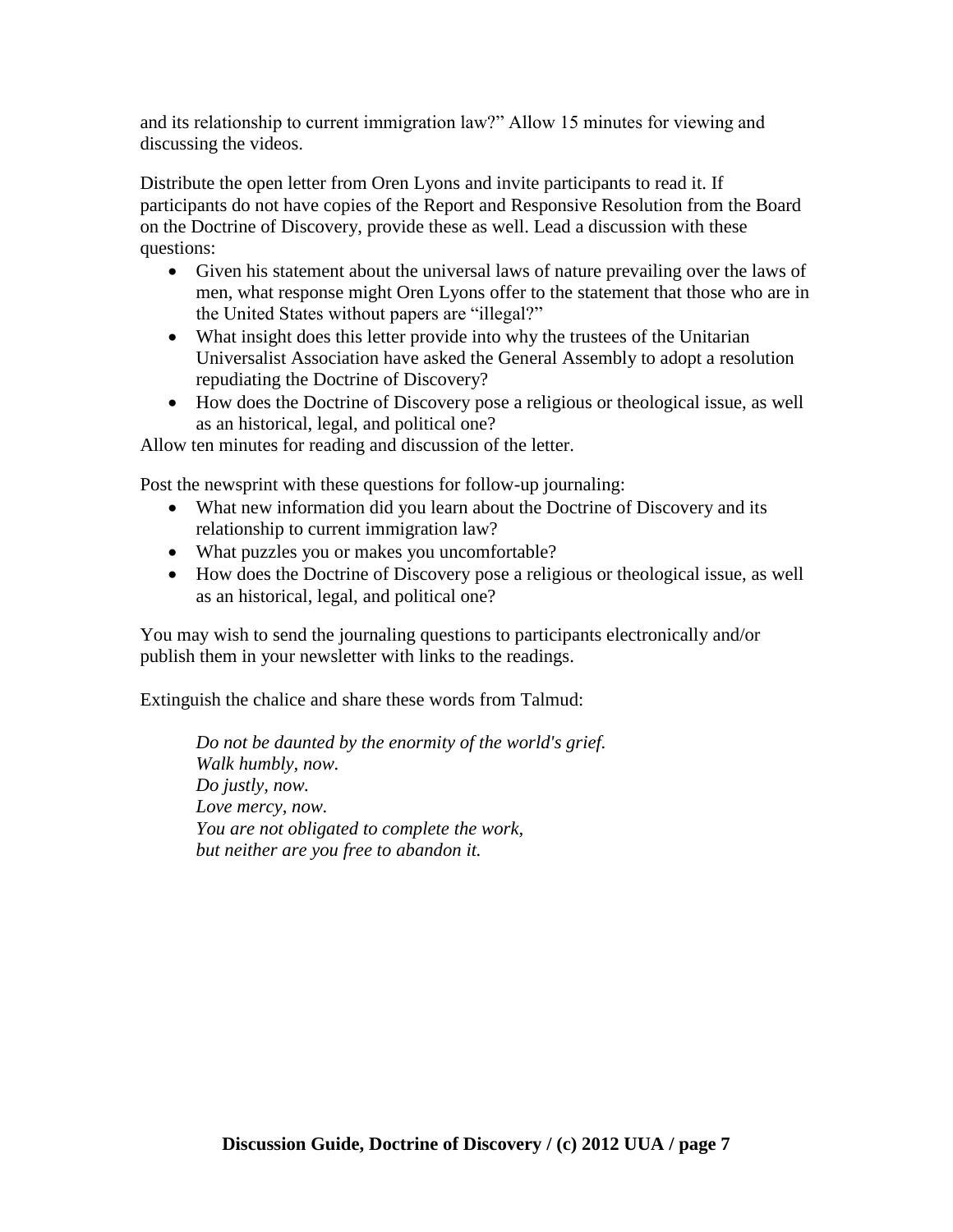## **Session 3: How Are We Called to Respond?**

#### **Learning Objectives**

Participants will:

- Gain knowledge of the Doctrine of Discovery
- Respond to Dave Weiman's experience learning about the Doctrine of Discovery and share reflections on their own experience learning about it
- View and respond to the video *The Episcopal Church Exposes the Doctrine of Discovery*
- Reflect on how and why our Unitarian Universalist faith calls us to action.

#### **Materials:**

- Chalice, candle, and matches, or LED/battery-operated candle
- Newsprint, markers, and tape
- "Restoring Indigenous Peoples Rights: A Pathway from Australia to Arizona" by Dave Weiman
- "Under Our Charge the Utes and the Unitarians"
- [Report and Responsive Resolution from the Board on the Doctrine of Discovery](http://www.uua.org/documents/boardtrustees/rrmc/120109_motion.pdf)
- A computer with Internet access, a digital projector or a large monitor, and the video *[The Episcopal Church Exposes the Doctrine of Discovery](http://www.youtube.com/watch?v=drLnI_k5b6s)* (13:59)

#### **Preparation**

- Read and view all materials for this session.
- Write on newsprint and post (or use newsprint saved from Session 2):
	- o What new information did you learn about the Doctrine of Discovery and its relationship to current immigration law?
	- o What puzzles you or makes you uncomfortable?
	- o How does the Doctrine of Discovery pose a religious or theological issue, as well as an historical, legal, and political one?
- On a second piece of newsprint, write this quote, and post: "It is terribly arrogant to suppose that because we can see, with hindsight, mistakes of the generations before us, it's okay to demonize them. Without demonizing them, we need to be as clear as we can be about their gifts to us and their mistakes, because the consequences of both still shape us." — Alice Blair Wesley
- Test all equipment and prepare to screen video.
- Print the article "Restoring Indigenous Peoples Rights: A Pathway from Australia to Arizona;" the article "Under Our Charge: the Utes and the Unitarians," and the Report and Responsive Resolution from the Board on the Doctrine of Discovery. Copy for all participants.
- Write on newsprint, and set aside:
	- o If the resolution to repudiate the Doctrine of Discovery is adopted at General Assembly, what might be next steps for my congregation, or for clusters of congregations to do together?
	- o What are my personal next steps?
- Prepare a centering table with chalice.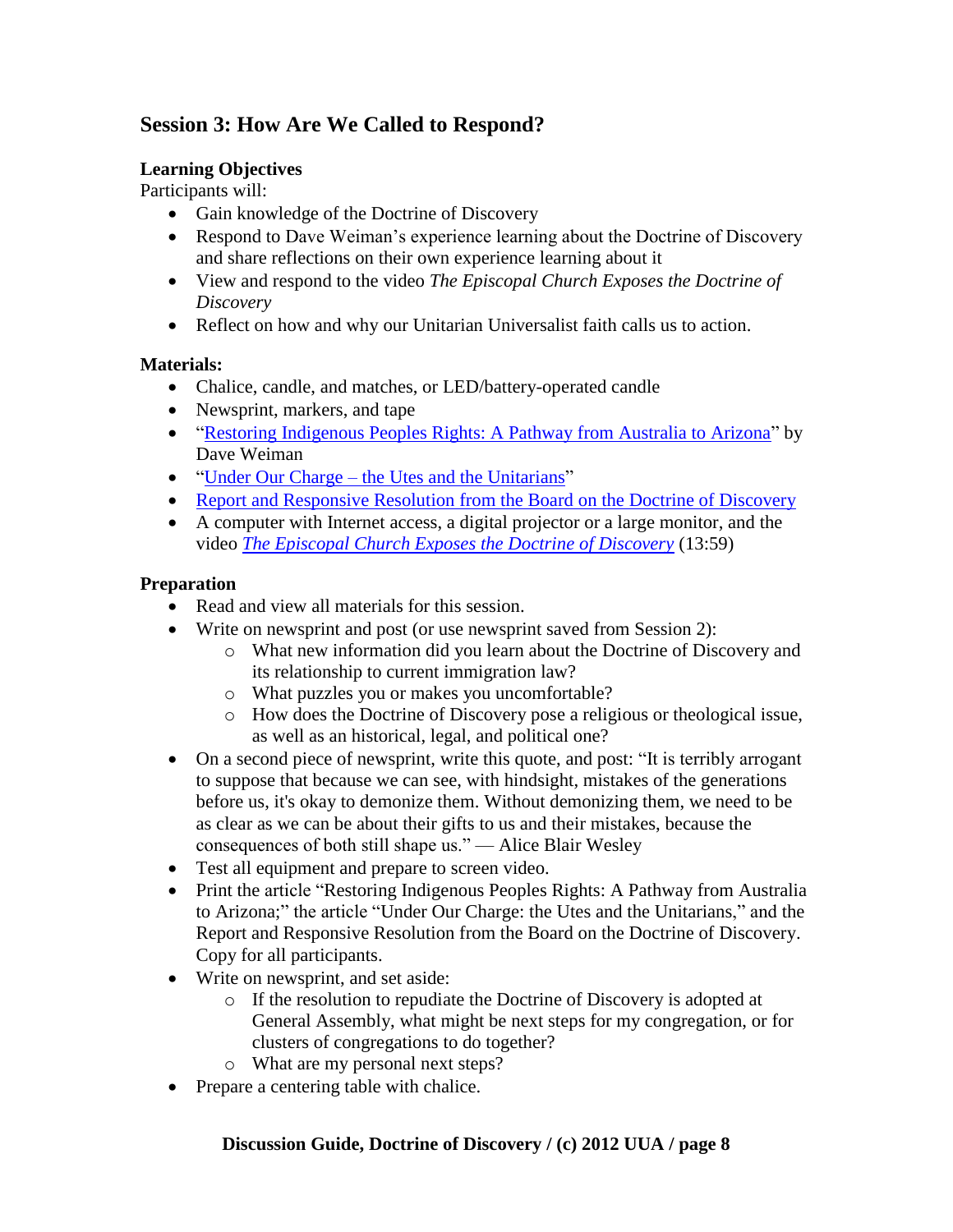#### **Description**

Light the chalice, sharing these words written by the Coruña congregation, the Global Chalice Lighting for November 2008, submitted to the ICUU by the Unitarian Universalist Society of Spain:

*May this chalice, that we are lighting here together, pervade and light this place, showing in our hearts the right direction to take, that we not forget during the following week.*

*May its rays of light shine deeply in our souls, kindling new wisdom and new projects inside us that symbolize the light of duty and understanding and the magnificence of justice and truth, and bringing peace to us.*

You might also wish to share the words in the original Spanish:

*Que este cáliz, que encendemos juntos aquí, impregne e ilumine este lugar, aclarando en nuestros corazones la dirección a tomar, que solemos olvidar durante la semana que va a partir. Que sus haces de luz brillen profundamente en el alma, prendiendo en su interior sabiduría nueva y nuevos proyectos. Que simbolicen la luz del deber y el entendimiento y el esplendor de la justicia, la verdad, y que nos den calma.* 

Welcome participants and thank them for gathering to reflect together on the Doctrine of Discovery, honoring the request of the UUA Board of Trustees and our immigration justice partners in Arizona. Explain that this discussion will provide an opportunity to consider how Unitarian Universalists might respond to this call. If the General Assembly votes to repudiate the Doctrine of Discovery, what does that mean in practice? Tell the group they will also consider the story of the Unitarians and the Ute people, a story told at General Assembly 2009 in Salt Lake City. Remind the group of the major points of the discussions in Session 1 and Session 2. Then, call attention to the posted journaling/reflection questions that were offered at end of the last session. Invite participants, one at a time, to share anything they wish from their reflections on Doctrine of Discovery since the group's last meeting. Allow ten minutes for sharing.

Distribute copies of "Restoring Indigenous Peoples Rights: A Pathway from Australia to Arizona" and invite participants to read it. Lead a discussion, using these questions as guides:

- What strikes you most about Dave Weiman's account of how he became active in the movement to repudiate the Doctrine of Discovery?
- Do you join Dave in feeling called to respond to the appeal of indigenous people for repudiation?
- What will you do about the knowledge you now have?

Record comments, observations, and insights on newsprint. Allow ten minutes for reading and for the conversation that follows.

Distribute "Under our Charge – the Unitarians and the Utes" and invite people to read it. Say, this is a story that was long buried, but is now part of the story we tell about

#### **Discussion Guide, Doctrine of Discovery / (c) 2012 UUA / page 9**